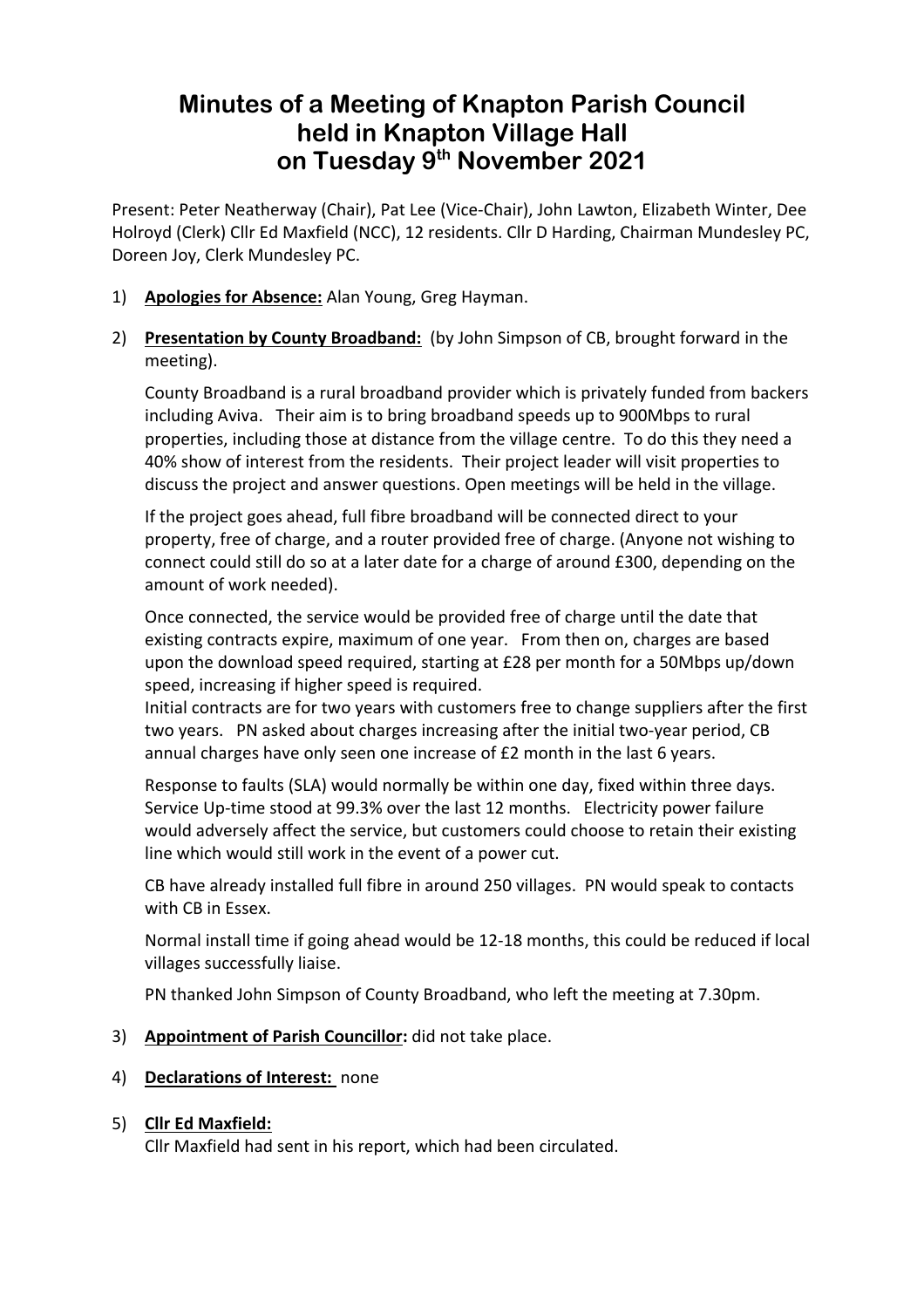- i) EM suggested that liaison between the three villages requiring speed restrictions on the B1145 would greatly increase their chances of receiving NCC funding. Other requirements would be value for money and public support for a project.
- ii) Meeting with Swafield and Mundesley PCs re speed limit. The clerk and chairman of Mundesley PC were at the meeting and were keen to extend their 30mph limit on the B1145 towards Knapton. Knapton PC would like to see a 40mph limit through to and including Swafield. DH to write to Swafield clerk with third and final invitation to a meeting with Mundesley and Knapton to be set up. A decision as to how to proceed to be discussed by the councils involved and be ready to proceed by the February 2022 meeting.

PN would attend the Swafield PC meeting on Tuesday 16<sup>th</sup> November at 7pm.

- iii) PN would like to see a limit of 30mph for all Pond Lane. EM confirmed that if more than one speed limit requested the charge of about £7,000 would cover all.
- iv) EM mentioned charging points in the village. They may be a demand in the next two or three years.

Cllr EM left the meeting at 7.50pm.

PN closed the meeting to invite questions from members of the public. A question was asked about who cut the verges and why no notice of impending cuts was given. The PC has been unable to discover this.

#### 6) **Minutes of the Meeting held on Tuesday 5th October:**

The minutes were agreed and signed by the Chairman. Proposed EW, seconded JL.

#### **7) Matters Arising:**

- i) Playground maintenance. PL would speak to ALS Lawns about regular maintenance. He suggested a Parish Council inspection rota should be set up.
- ii) Meeting with Swafield and Mundesley PC had been covered.
- iii) Land Transfer of Car Park: this was the transfer of the Village Hall car park from the Victory Housing Trust to the Knapton PC which was understood to be with Hansells, Solicitors. DH to write to Hansells to ask for it to be forward to Knapton PC.
- iv) Confirmation of ownership of the pond next to Wild`s Way. PL would contact the believed owner.
- v) Purchase of two Christmas trees. One quote had been received. PN would look at finder a less expensive alternative.
- vi) Positioning of the Plaque commemorating Community Resilience during lockdown. Probably not weatherproof. Either on the Village Sign or in the Notice Board.
- vii) Registration of footpaths. DH to write to Chris Heath who had done the map of the Knapton paths to ask for his assistance.

#### **8) Parish Councillors Reports:**

LW had been in touch with Anglia Water re road closures during works. These would cause severe difficulties due to narrowness of alternative routes. There would be a meeting with AW site manager.